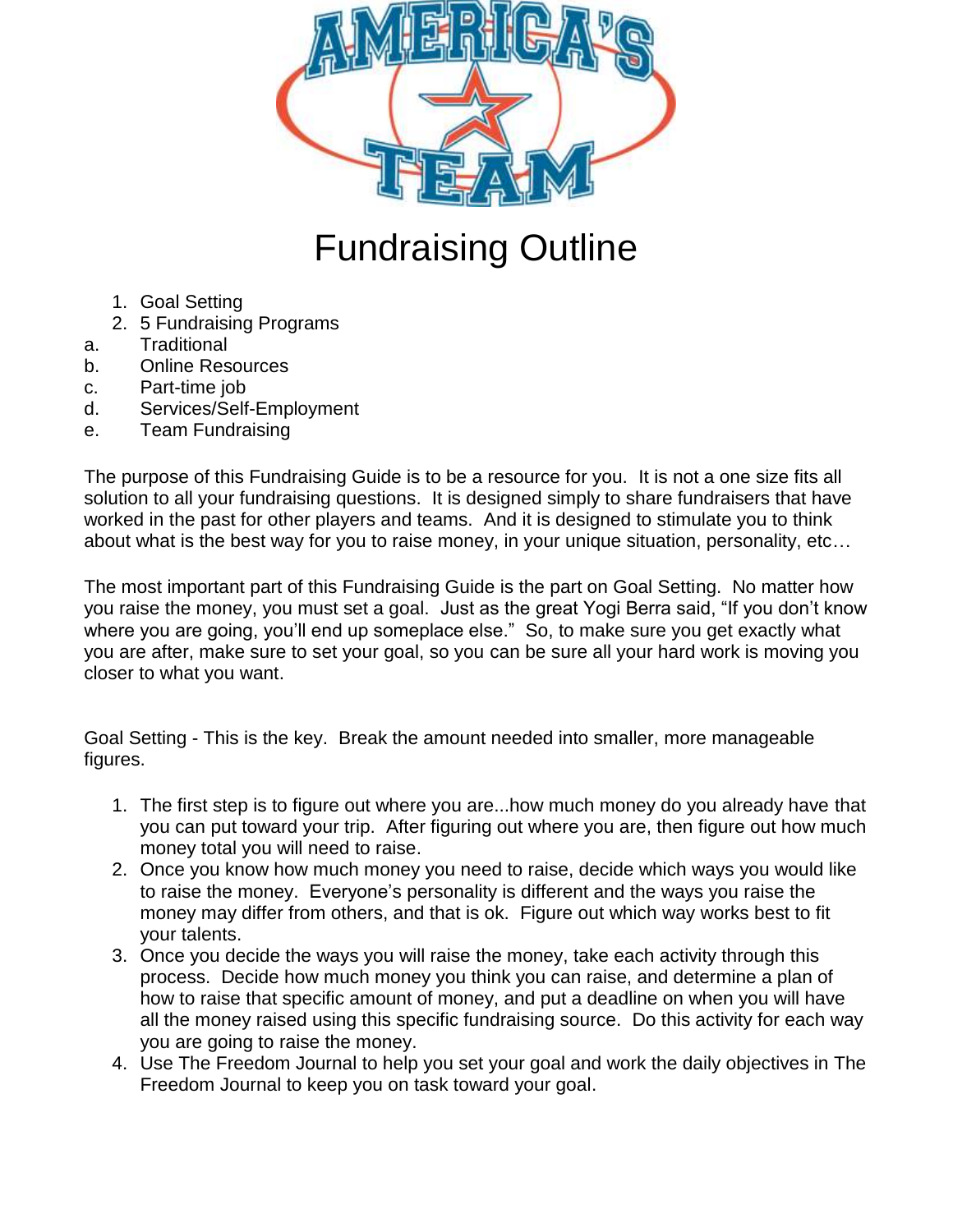

Traditional Fundraising

Traditional methods include using the donation form to solicit donations from family and friends. You should be able to easily raise at least \$1,000 with this fundraiser.

The added benefit of doing this fundraiser is it will force you to go and talk to people in person. You will gain vital experience with verbal communication, which is a becoming a lost art in the digital age. This skill will prove to be important in separating you from the crowd when it comes to competing for scholarships in college and jobs once you are in the workforce.

Here are the keys to doing this kind of fundraiser.

- 1. Make a list of everyone you know
- 2. Go ask these people for help
- 3. Go see each person in person...do not mail letters. Do it in person!!!

Here is an example of how you can raise \$1,000 in 30 days. Make a list of 50 of your closest friends/family. Go see 2 people every day for 25 days. Ask each of them to donate, and all you need to do is average \$20/person. We all know that your family members will give you more than \$20, but don't be surprised if everyone is not able to give at least \$20. It is the process of asking all 50 people for help that all you need to do is average \$20.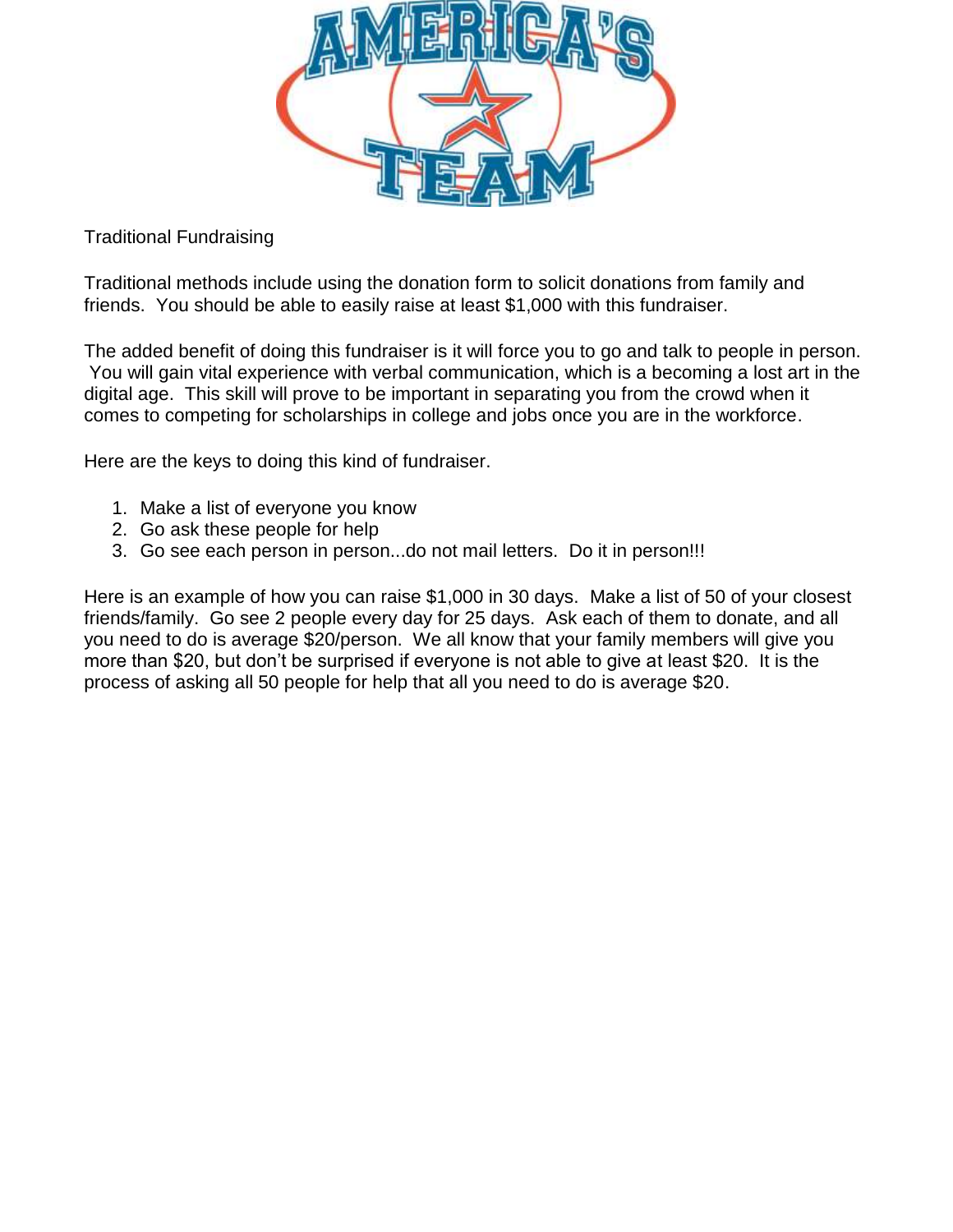

Online Fundraising Resources - The following are ways you can leverage the internet to help raise money for your trip.

Online Fundraising ideas

Ebay - This fundraiser is a great way to learn how to run an online retail business. A skill you can use for the rest of your life!

**Did you know that the average family in the USA has \$7,500 worth of stuff lying around their home they are not using that could be sold on Ebay?** You may be able to pay for all of your trip right here using this method alone...but before you sell anything, make sure to get your parents approval first!

To learn more about how to use Ebay as a fundraiser, click on the 2 links below.

- [Ebay Fundraiser Video](https://youtu.be/VJ89JquZBpc)
- [Ebay Fundraising Outline](http://docs.wixstatic.com/ugd/bc3240_09172720e2c24215bd4283d01f872f94.pdf)

## GoFundMe

Use this online platform ask for donations, similar to the traditional method of asking people for donations. There are ways to increase donation amounts. For example, create different levels of giving, and for each level, provide the donor with some sort of feature that they will only get by donating a certain amount. To illustrate, for a \$20 donation, you will post a picture of you in front of the Colosseum on their facebook page. But for a \$50 donation, you will post on their facebook page, but will also bring them back a miniature statue of the Colosseum.

## User Testing

There is a market for testing websites. There are number of companies that offer web designers and companies the chance to have their sites tested by users in order to understand how people navigate sites, use links, find things and so on.

One of the main sites that offers the opportunity to make money this way is www.usertesting.com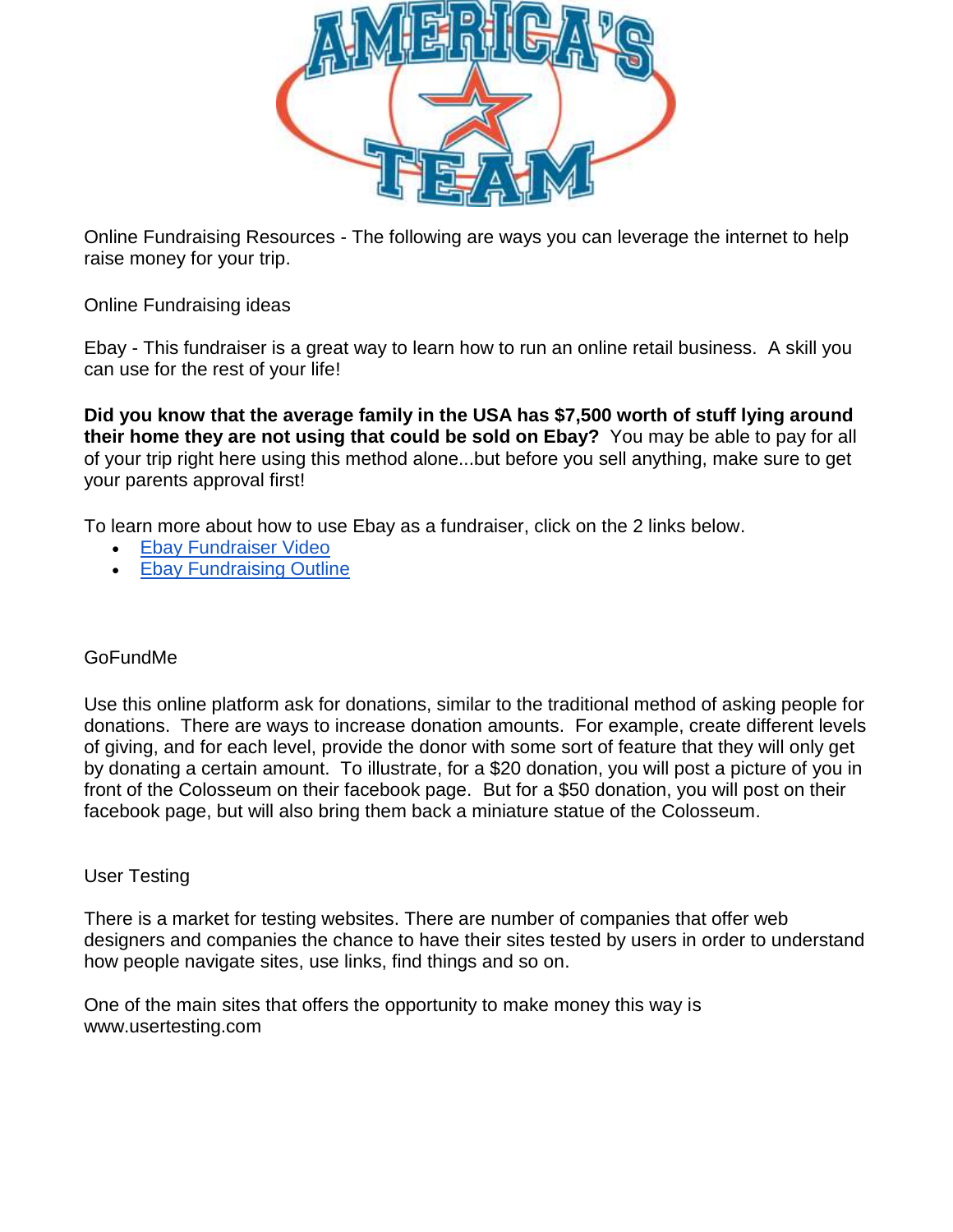

# Part-Time Job

By working a part-time job, not only are you earning money toward your trip. You are building your resume! Now is the time to begin building your resume, because from this point forward you are going to begin competing with other people your same age...for scholarships, for internships, for careers!!! So, get a job and start building your resume!

For high school students, there are jobs everywhere to be had. From a barista to grocery clerk to soccer referee, there are jobs all over the place that would be perfect for high school students. Another great place to find a part-time job is any local Temp Agency...these places are constantly looking to fill positions for local businesses on a temporary basis...so if you have 3 weeks or 12 months to work, Temp Agencies can help you out.

Here is the math on how long it will take to earn \$1,000 if you got a part-time job. For this example, I am using the Federal Minimum Wage of \$7.25/hour. If you get a job that pays more, good for you and it won't take you as long to make \$1,000. And for this example, let's say you are only able to work 4 hours per week...say either a Saturday or Sunday morning. Again, if you can work more hours per week, you are just ahead of the game!

 $$7.25/h$ our x 4 hours/week =  $$29$  $$29$ /week x 35 weeks = \$1,015

With this example, you can make \$1,000 in just under 9 months. That may not seem like much, but that is the point...every little bit helps. So by setting small goals like this, your earnings will add up and before you know it, you will have all your money raised. And it is important to begin working well before the deadline to give yourself plenty of time to earn the money needed.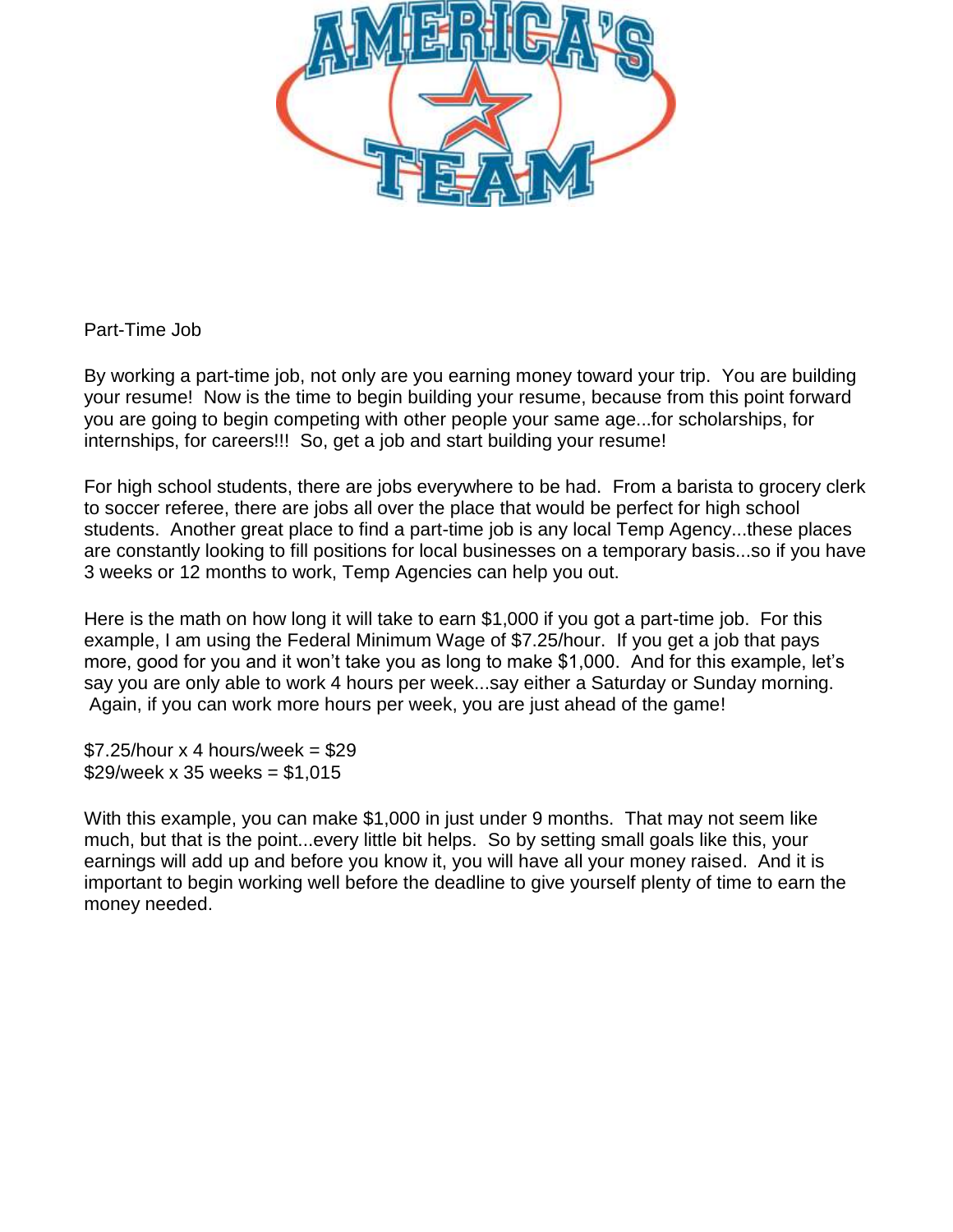

## Self-Employment/Service

By providing a service like private lessons or tutoring, you are essentially starting your own business. So again, not only are you earning money toward your trip. You are building your resume! Colleges and future employers will see that you started your own business, and these 3 things will come to their mind...courage...this person had the guts to stick their neck out and start something of their own...creative...this person was willing to think outside the box and not just go get a job, but had the mindset to create their own job and control their own destiny...leader...this person has the confidence to take an idea and share their vision with others, creating momentum that cannot be stopped. Put this on your resume, and you will come out on top against anyone that never had the guts to go out on their own.

This is a very popular way to raise money because it combines working with other kids and getting to do something you are good at and enjoy.

- 1. Private Sport Lessons for this example, let's say you are a softball player. But again, the sport doesn't matter, just substitute your sport. Provide private softball lessons to elementary school aged kids. Show them how to hit, throw, field correctly. Private lessons can range from 30-60 mins depending on how long you and your student want the lessons to be. A good starting price for lessons would be \$20/hour.
- 2. Tutoring Again, you are working with elementary school aged kids here...are you good at math, reading, writing, etc… You can help a younger kid get better at their school work and you can make money at the same time...talk about a Win-Win!!! The same as private lessons, a good starting price here is \$20/hour.

One thing to remember about both Sport Lessons and Tutoring...not only are you helping this younger kid become a better athlete or better student, you are spending time with them oneon-one, being a positive role model. Parents will pay good money for an older, positive role model in their young child's life!!! Think about when you were younger...did you have high school athletes that you looked up to and thought they were the best thing since sliced bread? Well guess what, these kids think the same thing about you too!!! So, by spending time with these kids and showing an interest in them, you are giving them something their parents can't...and parents will pay you for this experience for their kids over and over again.

Do the math on this example...let's say you get 4 young kids every week to give lessons to. Each lesson is 1 hour and your charge \$20/hour. So for 4 hours of work, you are making \$80/week. In 1 month, you have made \$320, so in 3 months by playing ball with these kids you have made \$1,000...just for playing ball and having fun with these kids!!! And it is the same thing for tutoring...you are getting paid to have fun and share your academic talents with a kid that so badly wants to be just like you!!!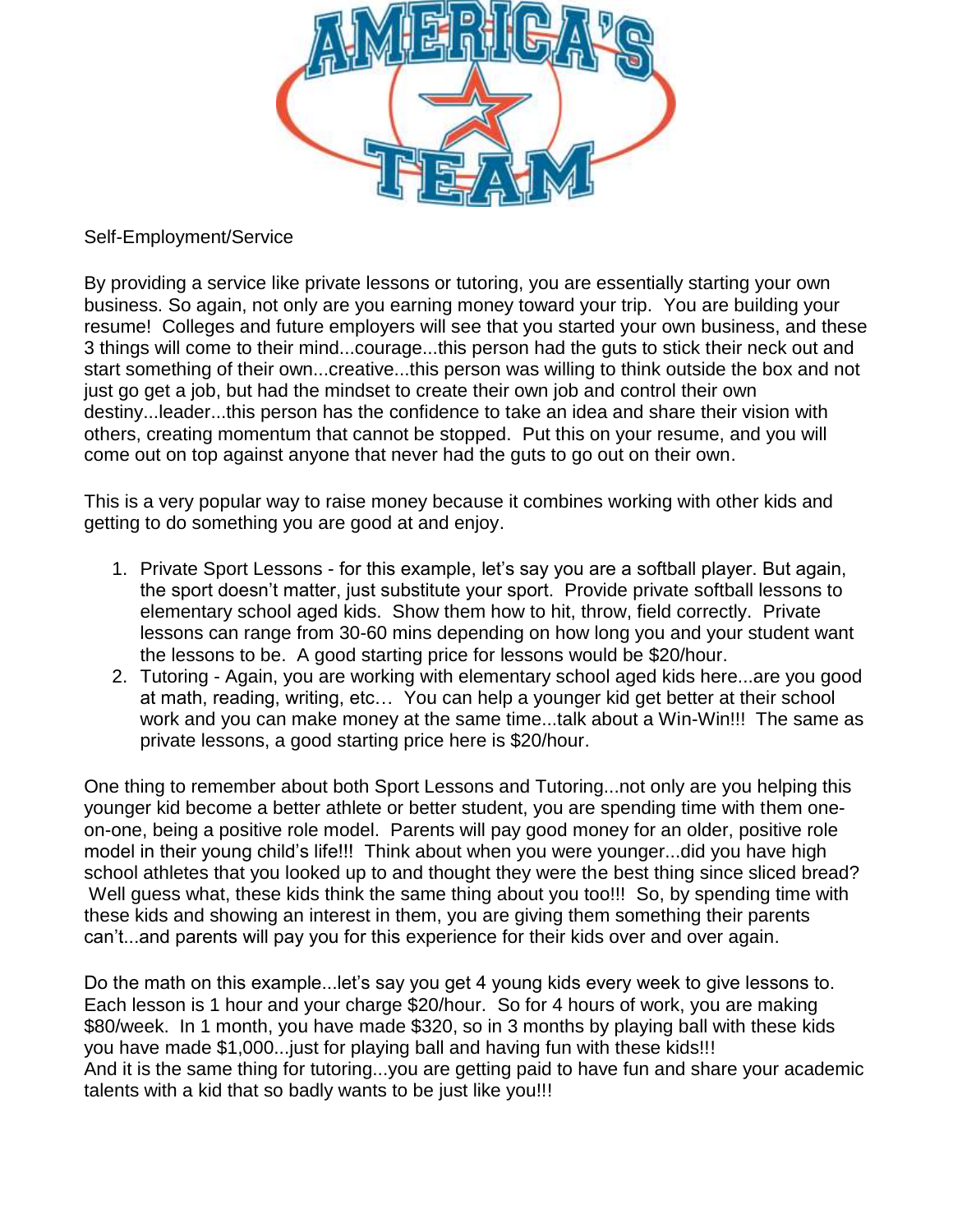

Team Fundraising - these are group fundraisers you can do as a team.

Team Building - Not only raise money for your tour, but have fun with your teammates in off the court, getting to know them even better and gaining trust in them and yourself!

Concessions at college football, basketball, etc… - In every state, there are major D1 college programs, and at all these programs they are constantly looking for groups to come in and work concessions. Your group receives a percentage of the sales, so the better the college team and the better your sales, the more money you make. Below is an example from a women's basketball team in Michigan that travels every year, and uses this fundraiser to reduce each player's cost by thousands.

# **CONTACT YOUR LOCAL COLLEGE AND MADE BIG BUCKS!**

# **WHO:**

Any school or non-profit can set up an account for your group or organization as a tax-exempt or non-profit. Student-athletes may operate under this agreement.

For our Michigan group, you must be fourteen years old or older, complete a simple online background check, and present a photo ID at check-in.

# **WHAT:**

Many schools, colleges and universities solicit volunteer help to help their sports teams and arenas service the sports population. For example, in Michigan, Michigan State University has a large selection of opportunities for groups to work concession stands at athletic events, concerts and other entertainment venues.

## **WHERE:**

Check with your local schools, colleges and universities to see if these opportunities are available to you.

# **WHEN:**

Seasons begin early in the fall and run through the Spring. Typically, at the conclusion of each season (fall, winter, spring) the institutional will pay out the profit share with the volunteer group. Your group may sign up to work as many events as you can manage. The great thing is, you can submit your deposit for your trip and then begin working off your balance immediately.

Our Michigan group worked six home football games for the Michigan State Spartans. Our net profit was just over \$6500. We have since worked four Michigan State Men's Basketball Games and we will be working a Pom Pom event and the Water Symposium at the MSU Ag Pavilion.

Michigan State sends out regular bulletins to groups that have signed up. Again, events range from athletic events to entertainment events, including the Wharton Center for Performing Arts.